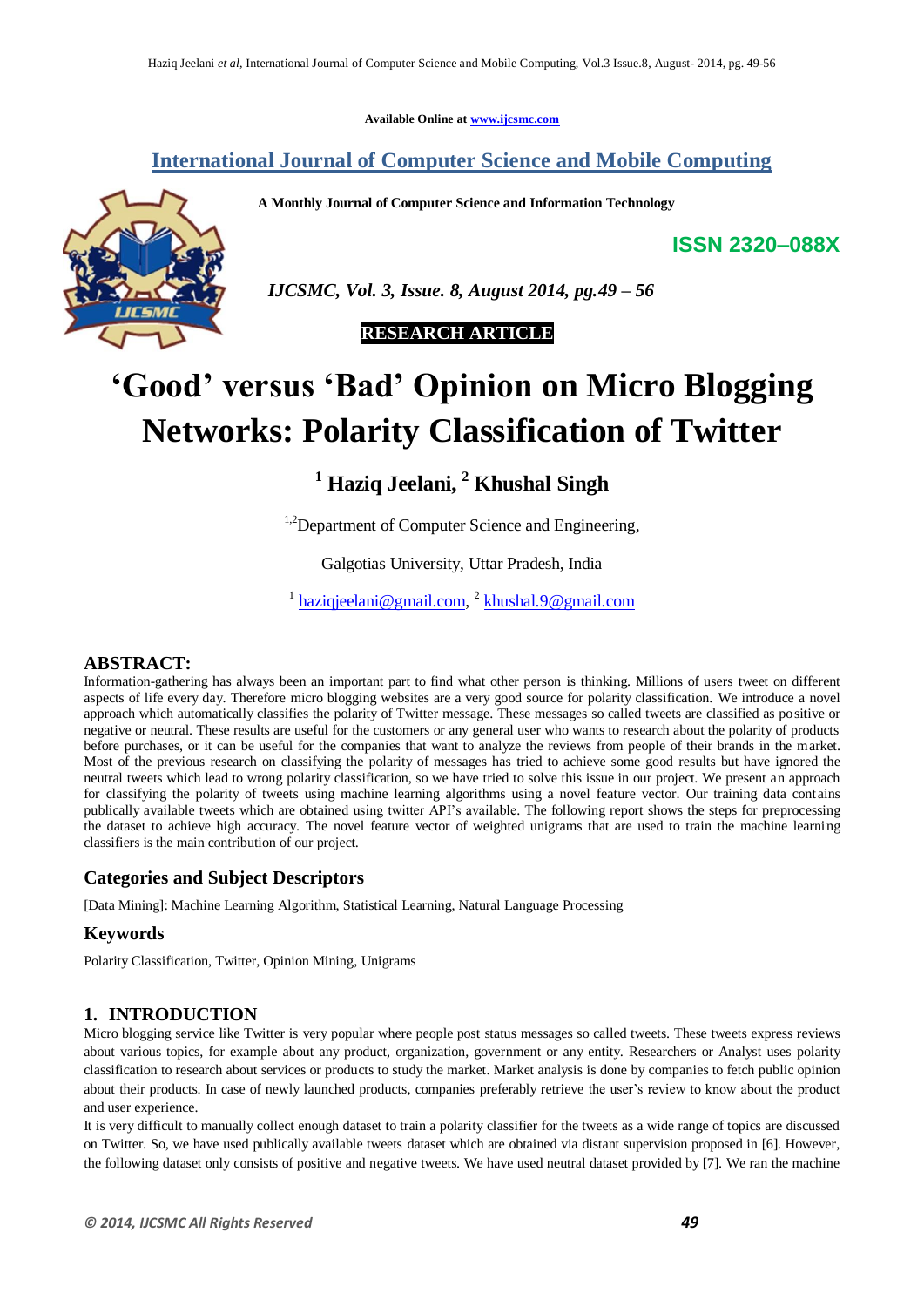learning classifiers i.e. Entropy, Naïve Bayes and Support Vector Machine trained o the positive and negative twitter datasets and the neutral tweets Maximum against the test set of tweets.

There has been a large amount of research in the area of polarity classification. Most of it has focused on analyzing larger pieces of text, like reviews [5]. Tweets are different from reviews because of their purpose, whereas the reviews represent summarized thoughts of authors; tweets are casual and limited to 140 characters of text. Mostly, tweets are not as thoughtfully tweets are reviews are composed. But, still tweets offer many companies an additional avenue to gather feedback from people. Past research on analyzing blog posts includes [4]. Pang et al. [3] have worked on different classifiers on movie reviews to analyze the performance. The research and work of Pang et al. has served as a base for many authors and have used the techniques provided in their paper across different domains. Supervised learning mainly requires hand-labeled training data in order to train a classifier.

To visualize the utility of Twitter-based polarity classification tool, we have built a web application tool. This can be used by companies and individuals who are interested to research polarity on any topic.

## **1.1 Defining the Polarity**

For research purpose, we define polarity to be a "personal positive (good) or negative (bad) opinion" and where there is absence of positive and negative opinion, we treat it as a neutral opinion.

| <b>Table1. Example Tweets</b> |                |                                                       |  |
|-------------------------------|----------------|-------------------------------------------------------|--|
| <b>Polarity</b>               | <b>Keyword</b> | <b>Tweets</b>                                         |  |
| Positive (Good)               | Moto G         | love<br>my<br>new<br>mobile: Moto G                   |  |
| Neutral                       | World cup T20  | World<br>Cup<br>T <sub>20</sub><br>starts this Friday |  |
| Negative (Bad)                | B.IP           | Don't vote for BJP.                                   |  |

## **1.2 Characteristics of Tweets**

There are many unique attributes of Twitter messages, which differentiate our work from previous research:

**Language Model** The frequency of slang and misspellings in tweets is much higher as compared to the other domains. Twitter users post tweets from many different media, such as laptops, mobiles, iPad etc.

**Length** 140 characters are the maximum length of the Twitter message. This is different from the past polarity classification research that focused on analyzing longer bodies of works such as any reviews or movie reviews.

**Domain** Twitter users post tweets about a variety of topics which is different from other sites which are specified to a particular domain. This differs from the past research, which only focused on specific domain such as mobile reviews, movie reviews etc.

#### **2. RELATED WORK**

Polarity Classification is a growing field of Natural Language.

The research in Polarity Classification started with the classical machine learning algorithms like Support Vector Machine, Maximum Entropy, Naïve Bayes etc. using intuitive features like unigrams, bigrams, position of words, parts of speech information etc. However, these approaches are heavily dependent upon the given training data, and therefore can be very limited for Polarity Classification due to out of vocabulary words and phrases, and different meanings of words in different contexts. Due to these problems, several methods have been investigated to use some seed words for extracting more positive and negative terms with the help of lexical resources like WordNet etc., for instance, SentiWordNet, which defines the polarity of the word along with the intensity.

We have used the ideas proposed in [9] where the author classifies the tweets using unigram features and trained the classifiers on data obtained using distant supervision. Read[11] shows that using emoticons as labels for positive and polarity is effective for reducing dependencies in machine learning techniques and this idea is heavily used in [9]. The research of various machine learning techniques in the movie reviews domain was done by Pang and Lee [3]. The recent work by Mass et. al. (Maas et. al., 2011) on using latent concept models presented a mixture model of unsupervised and supervised techniques to learn word vectors capturing semantic termdocument information along with the sentiment content.

Most of the previous methods and researches have not taken into account neutral tweets which lead to wrong classification and our project tries to solve this problem by including neutral tweets in the training dataset and thus using a novel feature vector approach to train the machine learning classifier and tries to classify a give tweets as positive or negative or neutral.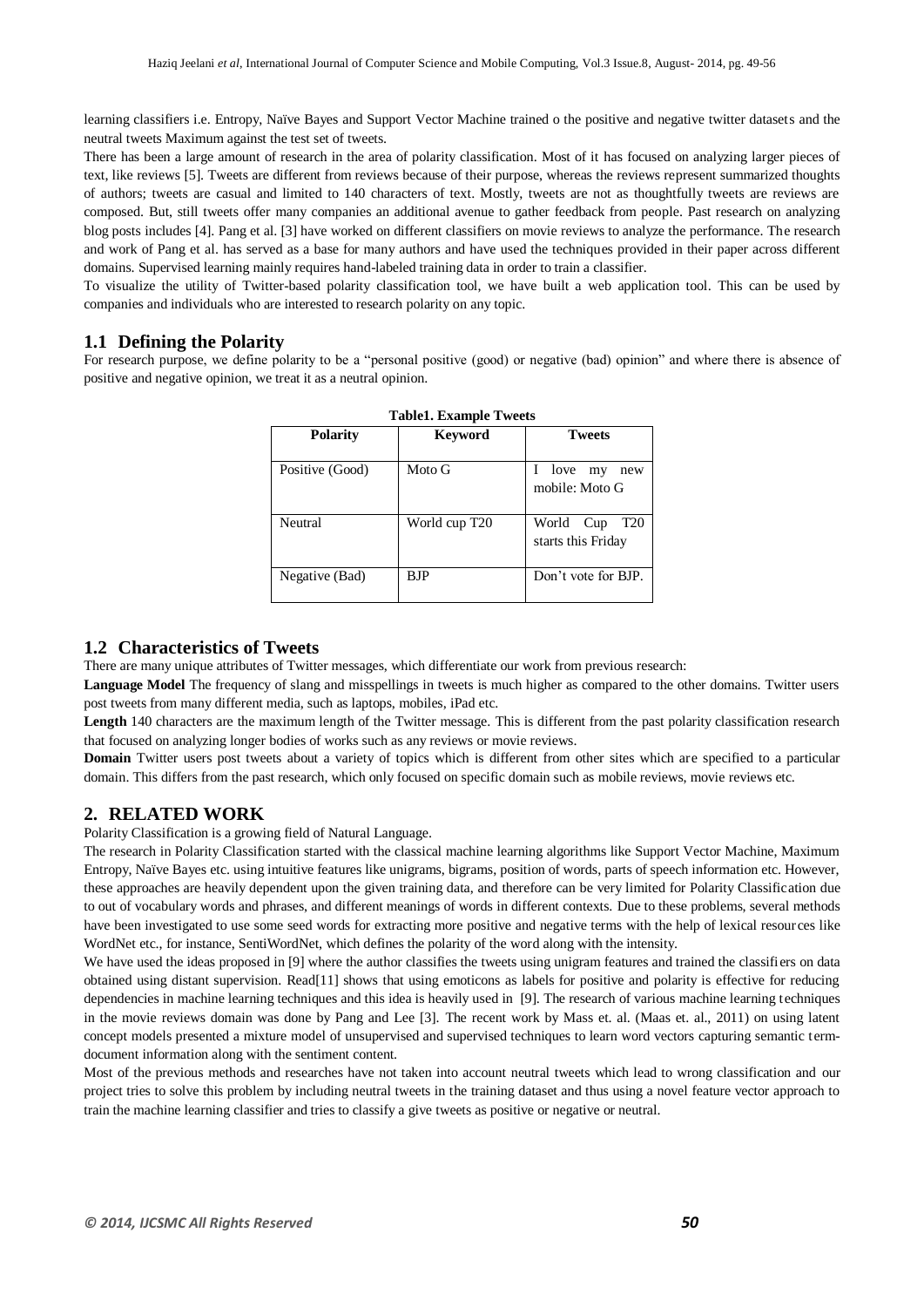## **3. APPROACH**

Our approach is to use various machine learning classifiers and feature extractors. The machine learning classifiers are Maximum Entropy (MaxEnt), Support Vector Machines (SVM) and Naïve Bayes (NB). Unigrams are the feature extractors with weighted positive and negative keywords. We have built a framework that treat these classifiers and feature extractors as two different components. This framework allows easily trying out different combinations of classifiers and feature extractors.

## **3.1 Query Term**

We normalize the effect of query terms. Our assumption is that the user wants to perform polarity classification about the product and not of a product. If a query term has a good/bad polarity by itself, this will bias the results.

#### **3.2 Emoticons**

The training process makes the use of emoticons as noisy labels, it is important to discuss the role they plain in classification. We will discuss in detail the test set and training set in the Evaluation section. We have stripped the emoticons out from the training data. If we leave the emoticons in, there will be negative impact on the accuracies of the MaxEnt and SVM but less impact of the Naïve Bayes classifiers. Stripping out the emoticons caused the classifier to learn from the other features like unigrams present in the tweets. The difference lies in the mathematical models and feature weight selection of SVM and MaxEnt. The classifier uses the non-emoticon features to determine the polarity.

#### **3.3 Feature Reduction**

There are many unique properties of Twitter language. We took the advantage of the following properties to reduce the feature space: **Usernames** Users mostly include Twitter usernames in their tweets so as to direct their messages. A standard is to include @ symbol before the username like @param107. Equivalence class token (AT\_USER) replaces all the words that start with @ symbol.

**Usage of Links** Mostly users include links in their tweets. So, we have used an equivalence class for all the URLSs. That is, we convert the URL lik[e http://blankurl.com/abtetxt](http://blankurl.com/abtetxt) to the token "URL"

**Stop words** Stop words or filler words such as "is", "a", "the" used in the tweets does not indicate any polarity and therefore need to be filtered out.

**Repeated letters** For example, if you search "happy" with an arbitrary number of p's in the middle (e.g. happppy, happppppppy, happpppppppppppppy) on Twitter there will most likely be a nonempty result set. We use preprocessing so that that letter occurring more than two times in a row is replaced by two occurrences. In the example above, these words can be converted into token "happpy".

Slang language is ignored because it's very difficult to analyze slang. For example, "I m w8g 4 ma new fone, its alrdy 2 days L8 delivrd", so this example shows spelling mistakes but it's the slang language, to to get some polarity out of slang is very difficult. Every user has his/her own style of tweeting, So we have tried to fetch only English words which has confined meaning in English dictionary, leaving behind slang.

Table 2 shows these feature reductions and their effects. These reductions shrink the feature set down to 8.72 % of its original size.

| <b>Feature Reduction</b> | # of Features | of<br>Percentage |  |
|--------------------------|---------------|------------------|--|
| <b>Steps</b>             |               | Original         |  |
|                          |               |                  |  |
| None                     | 266390        | 100.00 %         |  |
|                          |               |                  |  |
| Username/<br>URL/        | 103397        | 34.80 %          |  |
| <b>Repeated Letters</b>  |               |                  |  |
| Stop Words               | 23680         | 8.78%            |  |
|                          |               |                  |  |
| Final                    | 24309         | 8.72%            |  |
|                          |               |                  |  |

# **Table2. Effect of Feature Reduction**

#### **3.4 Feature Vector**

After preprocessing the training dataset which consists of 9570 positive tweets, 9690 negative tweets and 2472 neutral tweets, we compute the feature vector as below:

**Unigrams** Table 2 shows at the end of preprocessing with 24309 features which are unigrams and each of these features have equal weights.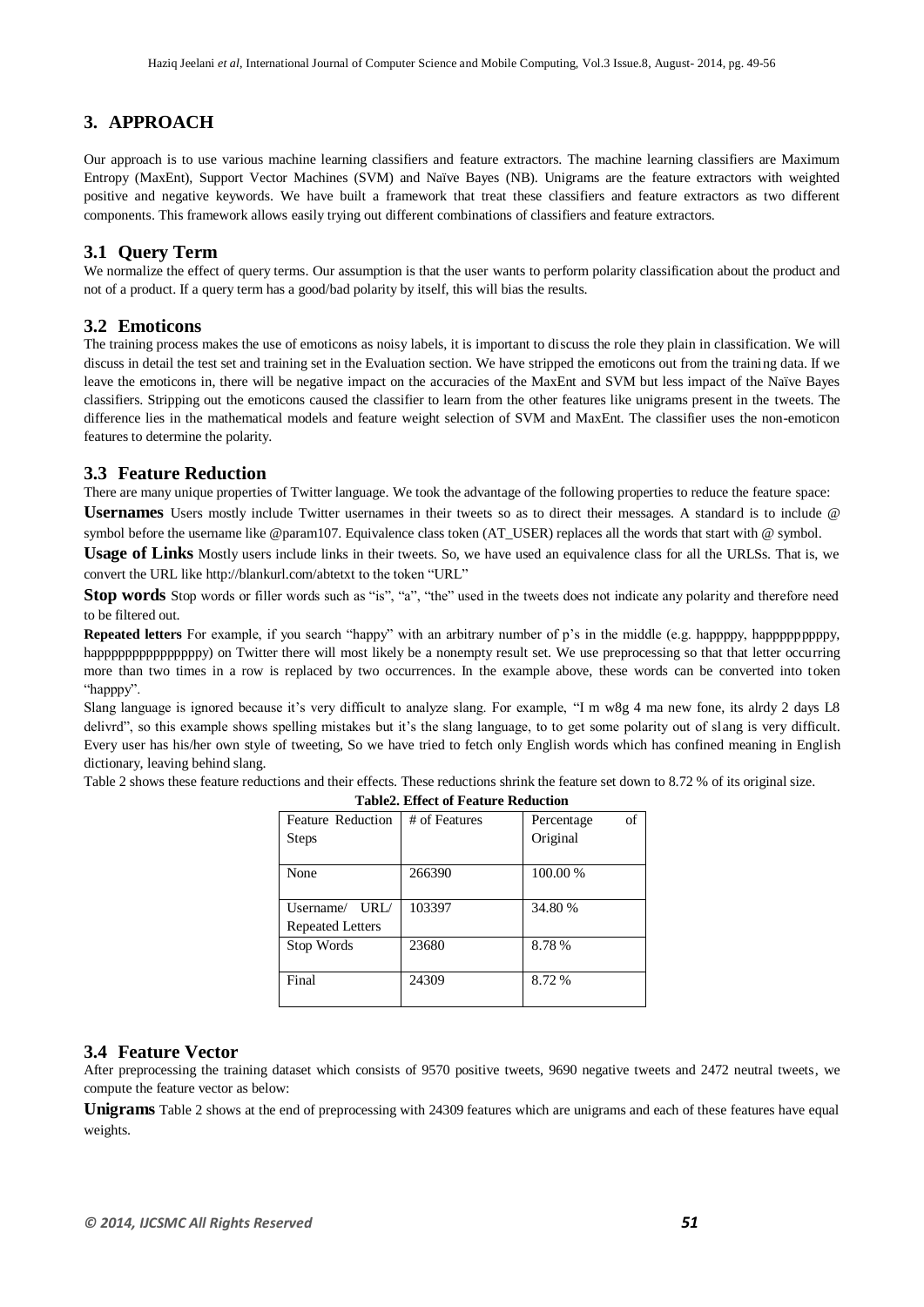**Weighted Unigrams** Instead of weighting each of the unigrams equally, we introduced bias by weighting the positive and negative keywords more than other features in the feature vector. We used [11-12] as my focal point in order to weight the positive and negative keywords more compared with the remaining features.

## **4. MACHINE LEARNING METHODS**

We tested different classifiers Maximum Entropy, Support Vector Machines and Naïve Bayes.

#### **4.1 Maximum Entropy**

The idea behind Maximum Entropy is that one should prefer the most uniform models that satisfy a given constraint [2]. MaxEnt are feature based models. It is the same as using logistic regression to find distribution. Maximum Entropy makes no independence assumptions for its features, unlike Naïve Bayes Classifier. The model is represented by

$$
P_M(c/d,\gamma) = exp[\sum i y_i f_i(c,d)] / \sum c' exp[\sum i y_i f_i(c,d)]
$$

In this equation of MaxEnt, c is the class, d is the message (tweet) and y is a weight vector. The weight vectors decide the importance of a feature in classification. The higher the weight means that the feature vector is a strong indicator for the class. The weight vector is calculated by numerical optimization of the y<sub>i</sub>'s so as to maximize the conditional probability. We have used Python NLTK library to train and classify using the Maximum Entropy classifier method. For training the weights we have used conjugate gradient ascent. Theoretically, MaxEnt performs better that Naïve Bayes classifier because it handles the feature overlap in a better way. Naïve Bayes can still perform well on variety of other problems [2].

#### **4.2 Support Vector Machines**

Another popular classification technique is Support Vector Machines. We have used libsvm [17] library. The vectors are of size n are our input data. Each entry in vector corresponds to the existence of a feature. In the unigram feature extractor every feature is a single word found in a message (tweet). If the feature is found, the value is 1 showing positive response, but if the feature is absent, then the value is 0 which shows a negative response. We use feature presence so as to oppose a count that we do not have to scale the input data which speeds the overall processing [1].

#### **4.3 Naïve Bayes**

Naïve Bayes is a model which works well on text categorization [8]. We have used multinomial Naïve Bayes model. Class  $c^*$  is assigned to tweet (d) where

$$
c * = argmac_c c P_N B (c/d)
$$

$$
P_{NB} \left(\frac{c}{d}\right) := \left(P(c) \sum_{i=1}^{n} m \frac{P\left(\left(\frac{f}{(c)^{ni(d)}}\right)\right)}{P(d)}\right)
$$

In this formula, f represents a feature and Ni (d) represents the count of fi found in the d tweet. There are total of n m features. We have used Python based Natural Language Toolkit [10] library to train and classify using the Naïve Bayes classifier.

## **5. EVALUATION**

## **5.1 Experimental Setup**

Publically available data sets of twitter messages with polarity [11-12] are publically available. We have used the combination of these two datasets to train the machine learning classifiers. For the test dataset, we randomly choose 5000 tweets which were not used to train the classifier. The details of the test data and training data are explained in Table 3.

| Dataset  | Positive               | <b>Negative</b> | Neutral   Total |       |
|----------|------------------------|-----------------|-----------------|-------|
| Training | 9570                   | 9690            | 2472            | 21722 |
| Test     | Randomly chosen Tweets |                 | 5000            |       |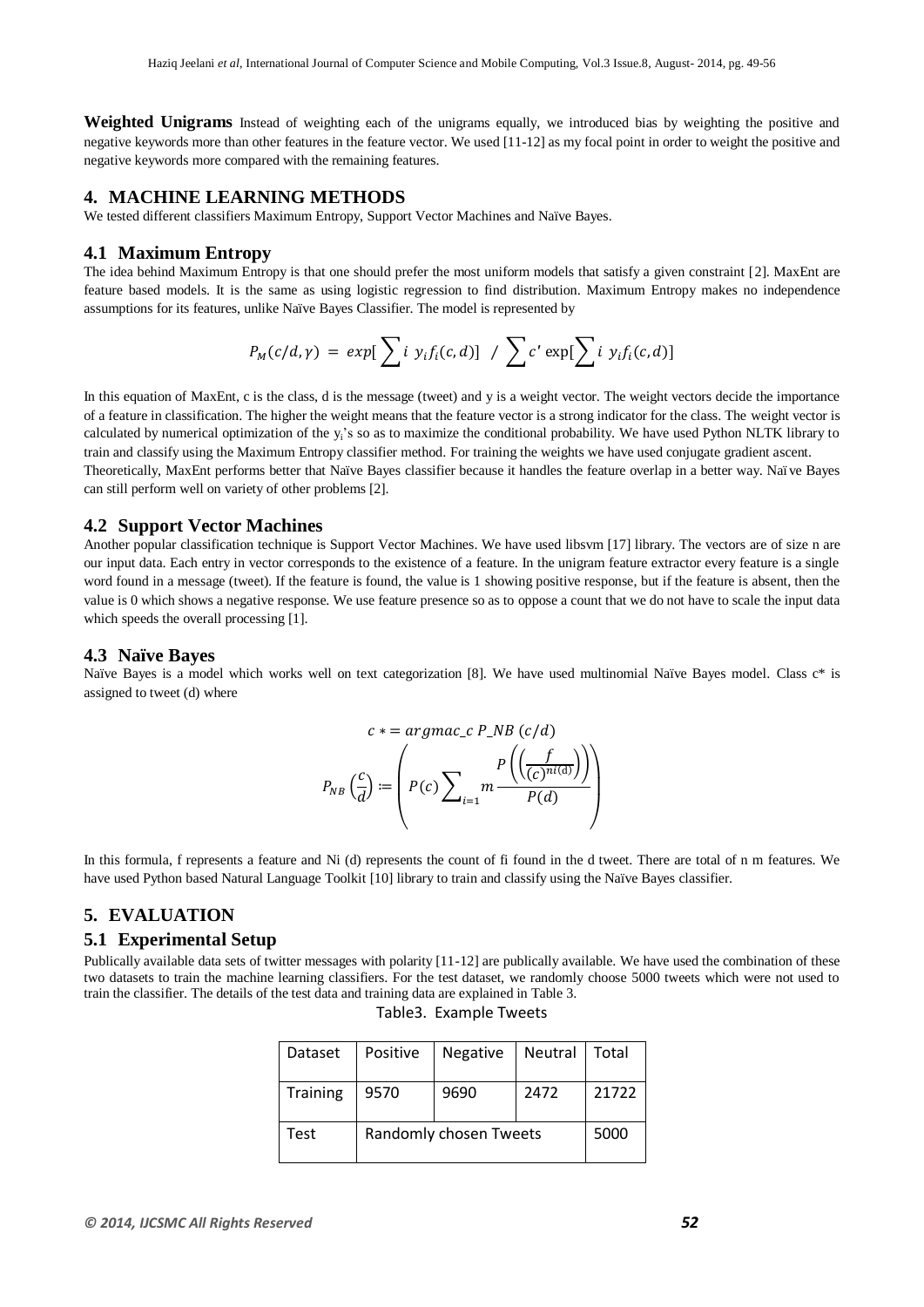Twitter API has a parameter that specifies that in which language you want to retrieve the tweets. We have set the parameter to English (en). Thus, our classification will only work on tweets in English because the training data is English-only. We have also built a local web interface which searched the Twitter API for a given keyword for the past one day or seven days and fetches those results which is then subjected to preprocessing as specified in Section 2.3. The filtered tweets are fed into the trained classifiers and the resulting output is then shows as a graph in web interface.

#### **6. Results**

We explore the usage of unigrams and weighted unigrams features and Table 4 summarized the results.

|  | Table4. Classifier Accuracy |  |
|--|-----------------------------|--|
|--|-----------------------------|--|

| Features             | Max Entropy | <b>SVM</b> | Naïve Bayes |
|----------------------|-------------|------------|-------------|
| Unigrams             | 60.35       | 63.90      | 66.82       |
| Weighted<br>Unigrams | 70.42       | 80.10      | 78.52       |

**Unigrams** Unigram feature vector is the simplest way to retrieve features from a tweet. The machine learning algorithms gives average performance with this feature vector.

The main reason for the average performance might be due to smaller training dataset of 20000+ tweets. If one could get hold of about millions of tweets and then train these classifiers, the accuracy will improve substantially. Twitter API has a disadvantage that it only places 150 unauthorized requests per hour and therefore one can download only 3600 tweets per day via labeled tweets IDs from the publically availably tweets ID dataset.

Weighted Unigrams In this approach, we took the advantage of the fact that makes sense to weight the positive and negative keywords more than the other words whole trying to classify the polarity of a tweet and this trick produced competitive accuracy as shows in Table4. SVM performed the best as expected with the accuracy of 80.10 % and surprisingly Naïve Bayes outperformed the Maximum Entropy by a margin i.e. 78.52 % to 70.42@. This is in accordance with the results shown by Pang and Lee [3].

Figures 1-5 shows the twitter polarity classification

Of topics "Narendra Modi" "Arvind Kejriwal", "Rahul Gandhi", "India World Cup T20", "Pakistan World Cup T20" between 22-29 March 2014 using Support Vector Machine Classifier.



**Figure1. Polarity Classification of "Narendra Modi"**

It can be noted that famous politician "Narendra Modi" has a good review. He has constant positive review on twitter but between March 25 - March 27, 2014 he has got a lot of negative tweets which can be seen in the graph. It can help BJP government to read the public opinions and improve upon their campaigning. They can actually analyze why public is in favor of them and why public is against them by reviewing all these tweets.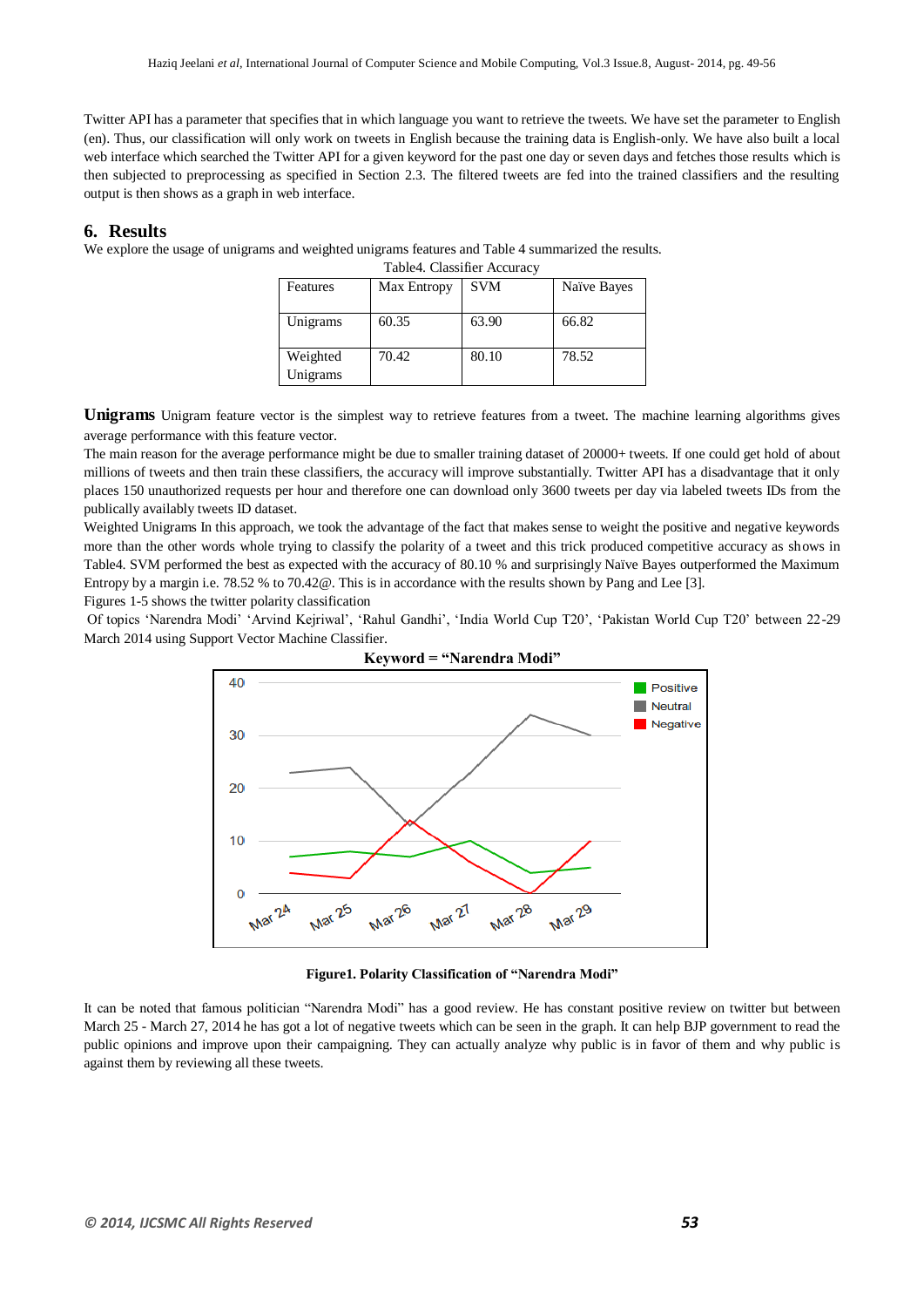

#### **Keyword = "Arvind Kejriwal"**

#### **Figure2. Polarity Classification of "Arvind Kejriwal"**

It is noted that Arvind Kejriwal has almost equal polarity which shows that 50-55% are in favor of him and 40-45% are against him. Tweets from different states can be fetched and see in which state, people are following "AAP" and where in which states people are against them. Accordingly they can improve their strategy, which will help them in changing people"s mindset and have a good positive impact all over the world.



**Keyword = "Rahul Gandhi"**

**Figure3. Polarity Classification of "Rahul Gandhi"**

From the above figure, it can be seen that "Rahul Gandhi" has very low positive and negative polarity. Users are not much tweeting about Rahul Gandhi and the results achieved so far also shows that he doesn't have good polarity among the micro blogging sites.



**Figure4. Polarity Classification of "India World Cup T20"**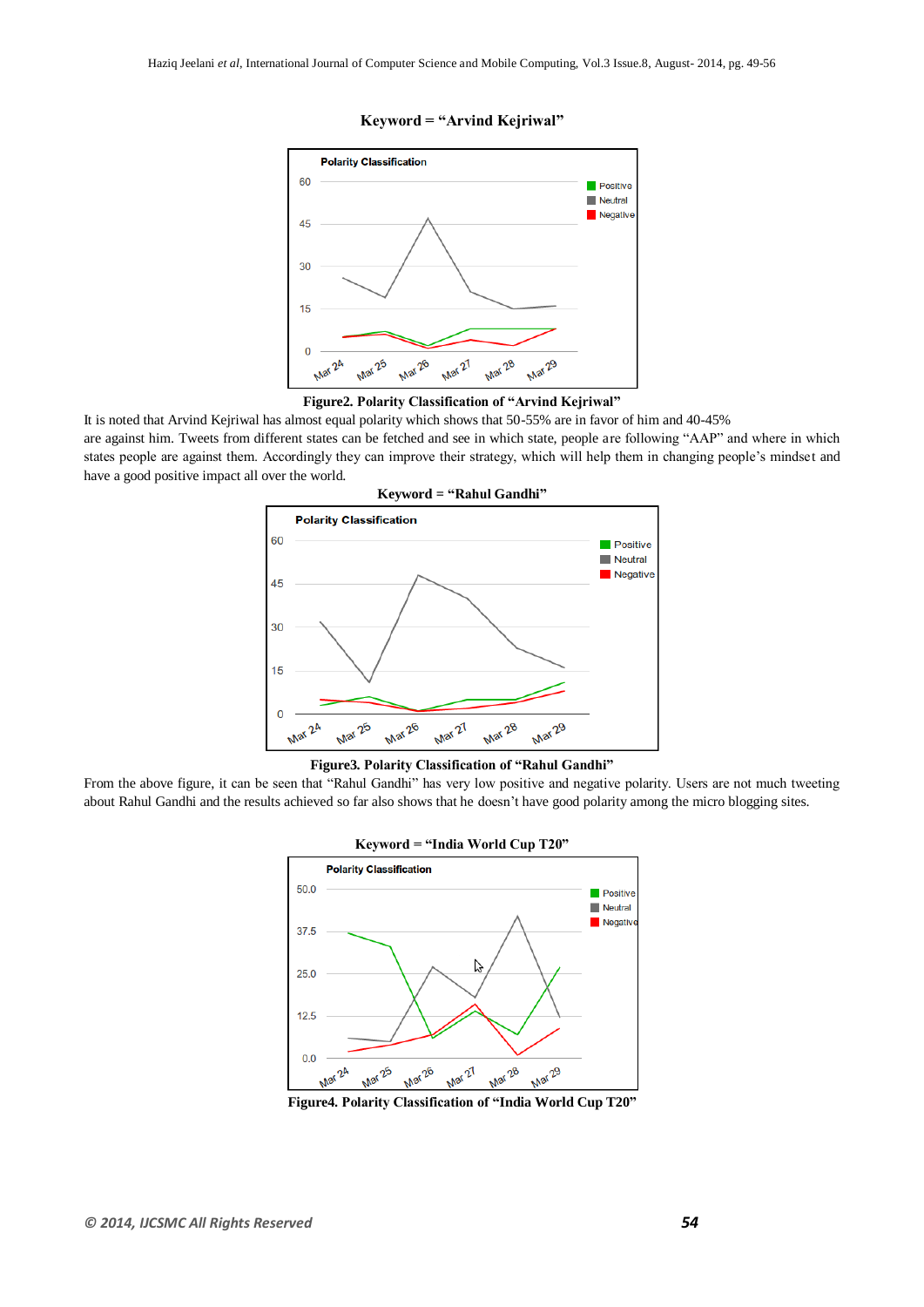

**Figure5. Polarity Classification of "Pakistan World Cup T20"**

It is noted that Indian team were having a lot of negative review before the world cup started, But after their three wins in the World Cup T20 have lifted their positive polarity and it can be seen in Figure 4, same is with Pakistan, after winning two matches in a row their positive graph is also lifted which was earlier down due to their loss to India.

## **7. FUTURE WORK**

Machine learning techniques perform well for classifying polarity in tweets. We believe the accuracy of the system could be still improved. Below is the list of ideas we think could help the classification:-

**Bigger Dataset** The training dataset in order of millions will cover a better range of twitter words and therefore provide a better unigram feature vector which results in overall improved model.

**Internationalization** Currently we focused only on English tweets but twitter has a huge world wide audience. It should be possible to use our approach to classify in other languages as well with a language specific positive/negative keyword list.

Semantics The algorithms classifies the overall polarity of tweets. The polarity of the tweet may depend on the perspective that you are interpreting from the tweet. For example "India beats Bangladesh in warm up match :)"; the polarity is positive for Indian people and negative for Bangladesh. In this case, the semantics may help Using the semantic role label indicates which noun is associated with the verb and then classification will take place accordingly. This may allow "Bangladesh beats India :)" to be classified differently from "India beats Bangladesh :)".

#### **8. Conclusion**

Using a novel feature vector of weighted unigrams, we have shown that machine learning algorithms such as Support Vector Machines, Naïve Bayes and Maximum Entropy achieve competitive accuracy in classifying tweet polarity.

#### *ACKNOWLEDGEMENTS*

We would like to acknowledge "Manoj Rajora" for his insightful introductory lectures on classifying tweet sentiment which helped us immensely in implementing this project.

We would also like to thanks "Dr. Abhay Bansal", HOD of Computer Science, Amity University for providing us excellent labs and all required technical assistance and useful guidance.

## **References**

- 1. D. O. Computer, C. Chung chang, C. Wei Hsu and C. jen Lin. "*A practical guide to support vector classification*". Technical report 2009
- 2. K. Nigan, A. Mccallum, J. Lafferty. "*Using Maximum Entropy for text classification*". In IJCAI-2010. Workshop on Machine Learning for Information Filtering, Pages 62-68, 2010.
- 3. B. Pang, S. Vaithyanathan and L Lee." *Thumps up? Sentiment classification using machine learning techniques".* Published in the Conference on Empirical Methods in Natural Language, pages 79-85, 2002